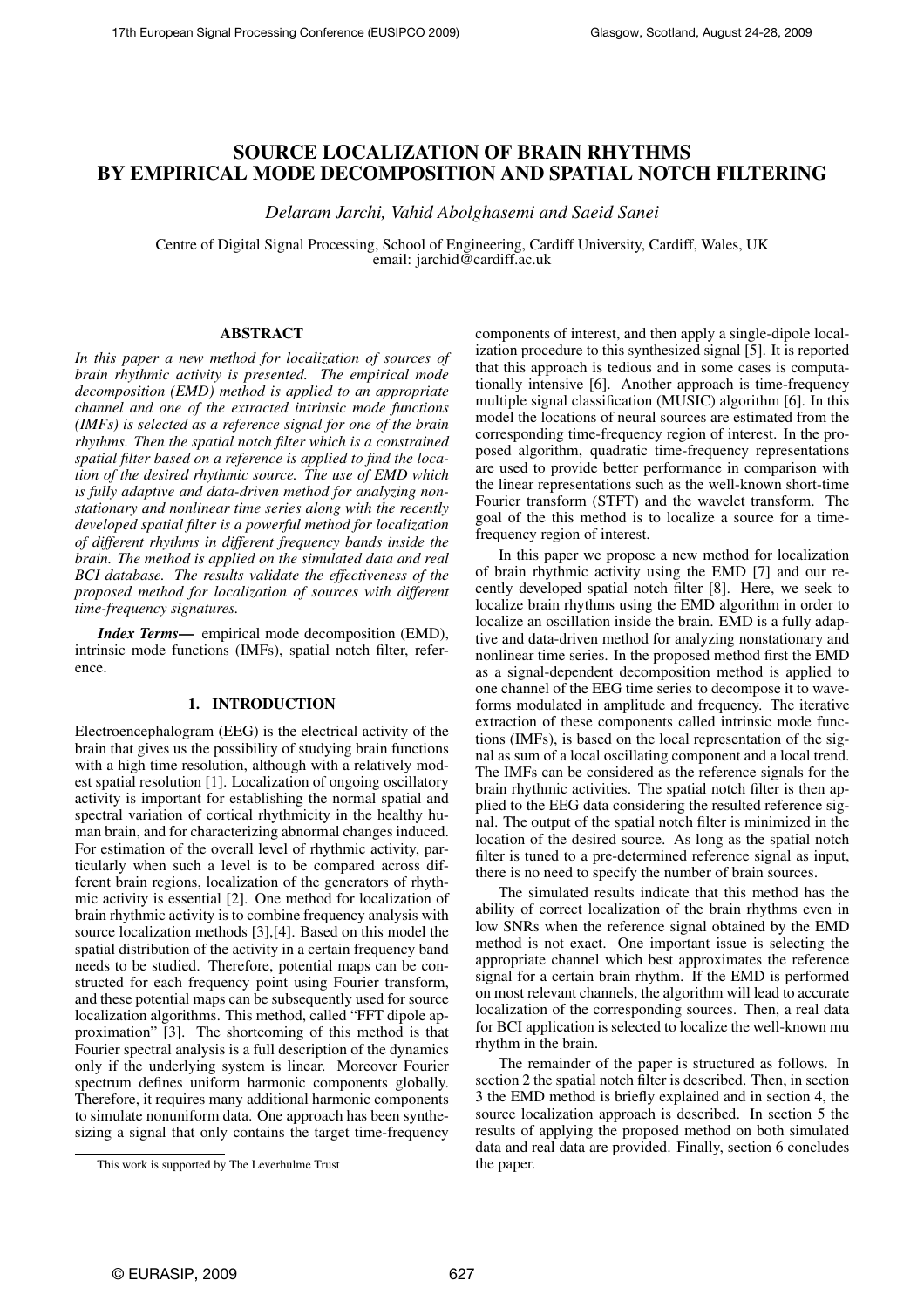#### 2. SPATIAL NOTCH FILTER

The new developed spatial notch filter is based on minimizing the distance between the reference signal and a filtered version of the EEG including the spatial information of the brain sources. The sources are modeled as current dipoles and their propagation to the sensors is mathematically described by an appropriate forward model [9],[10]. Consider the EEG signal as an  $n \times T$  matrix - **X**, where *n* is the number of electrodes and *T* is the length of the signals in terms of time samples

$$
\mathbf{X} = \mathbf{HMS} + \mathbf{N} = \sum_{j=1}^{m} (\mathbf{H}_j \mathbf{m}_j \mathbf{s}_j) + \mathbf{N}
$$
 (1)

The term  $HMS + N$  is the matrix form of the model and H is an  $n \times 3m$  matrix describing the forward mixing model of the *m* sources to the *n* electrodes. H is further decomposed into *m* matrices H*<sup>j</sup>* as

$$
\mathbf{H} = [\mathbf{H}_1 \dots \mathbf{H}_j \dots \mathbf{H}_m] \tag{2}
$$

where  $H_j$  is an  $n \times 3$  matrix whose each column describes the potential at the electrodes due to the *j*th dipole for each of the three orthogonal orientations and  $m_j$  is a  $3 \times 1$  vector describing the orientation of the *j*th dipole. For example, the first column of  $H_j$  describes the forward model of the *x* component of the *j*th dipole when the *y* and *z* components are zero, where  $x, y$  and  $z$  refer to the spatial coordinates. and  $s_j$ , which is a  $1 \times T$  vector, is the time course of the *j*th dipole and N is the combination of the measurement noise and the modeling error. The constrained problem of the spatial notch filter is defined as

$$
min \t f_d(w) \t subject to \t f_c(w) = 0 \t(3)
$$

where  $f_d(w)$  is the Euclidean distance between the reference signal and the filtered EEG and  $f_c(w)$  is a constrained function which puts a null in a spatial location *p* [8];

$$
f_d(\mathbf{w}) = ||\mathbf{r} - \mathbf{w}^T(X)||_2^2
$$
  

$$
f_c(\mathbf{w}) = \mathbf{w}^T H(p) = 0
$$
 (4)

where *w* refers to the filter for extracting the desired source and r is the reference signal corresponding to the desired source. The constrained problem can be converted to an unconstrained optimization procedure by using Lagrange multipliers. Therefore, we can have the following equation:

$$
\mathbf{F}(\mathbf{w}) = f_d(\mathbf{w}) + f_c(\mathbf{w})\mathbf{\kappa} = ||\mathbf{r} - \mathbf{w}^T(\mathbf{X})||_2^2 + \mathbf{w}^T H(p)\mathbf{\kappa}
$$
 (5)

where  $\kappa$  is a  $3 \times 1$  vector of Lagrange multipliers. After solving the above equation (by minimizing its gradient with respect to  $w$ ) the filter  $w$  will be obtained as [8]

$$
\mathbf{w}^T = (\mathbf{r}X^T - \mathbf{r}X^T C_x^{-1}H(p)(H(p)^T C_x^{-1}H(p))H(p)^T)C_x^{-1}
$$
\n(6)

where  $C_x = XX^T$  is the covariance matrix of X. Based on this model, we have a beamformer which puts a null in the location of a source and then tries to find the desired source in other places which best matches the reference signal. In the case that beamformer has put the null in the location of the desired source then it fails to find such a match and the

filter *w* returns zero. Therefore, when the filter output is zero or close to zero it means the exact source location is found.

#### 3. EMPIRICAL MODE DECOMPOSITION

EMD [7] is a nonlinear technique to adaptively represent nonstationary signals as sum of their IMFs. EMD considers the oscilations in signals at a very local level. Each resulted IMF by the EMD method satisfies two basic conditions: (i) in the complete data set, the number of extrema and the number of zero crossings must be the same or differ at most by one, (ii) at any point, the mean value of the envelope defined by the local maxima and the envelope defined by the local minima is zero. The EMD algorithm [11] for the signal  $z(t)$ can be summarized as follows:

- 1. *Set*  $g_1(t) = z(t)$
- 2. *Detect the extrema (both maxima and minima) of*  $g_1(t)$
- 3. *Generate the upper and lower envelopes*  $e_m(t)$  *and*  $e_l(t)$ *respectively by connecting the maxima and minima separately with cubic spline interpolation*
- 4. *Determine the local mean as:*  $m(t) = \frac{e_m(t) + e_l(t)}{2}$ 2
- 5. *IMF should have zero local mean; subtract m(t) from the original signal as:*  $g_1(t) = g_1(t) - m(t)$
- 6. *Decide whether*  $g_1(t)$  *is an IMF or not by checking the two basic conditions as described above*
- 7. *Repeat step 2 to 6 and stop when an IMF*  $g_1(t)$  *is obtained.*

Once the first IMF is derived, define  $d_1(t) = g_1(t)$ , which is the smallest temporal scale in  $z(t)$ . To find the rest of the IMFs, generate the residue  $r_1(t)$  of the data by subtracting *d*<sub>1</sub>(*t*) from the signal as:  $r_1(t) = z(t) - d_1(t)$ .  $r_1(t)$  is treated as the new data and subjected to the same sifting process as described above. The sifting process is continued until the final residue is a constant, monotonic function, or a function with only maxima and one minima from which no more IMF can be derived. At the end of the decomposition the signal *z*(*t*) is represented as:

$$
z(t) = \sum_{p=1}^{M} d_p(t) + r_M(t)
$$
 (7)

where *M* is the number of IMFs and  $r_M(t)$  is the final residue. The EMD algorithm is applied to one channel of EEG data to decompose it to different brain rhythms. One of the selected IMFs can be used as a reference signal for one of the rhythms inside the brain.

#### 4. SOURCE LOCALIZATION APPROACH

The new method for localization of brain oscillatory activities is a two step procedure. In the first step, the EMD method is applied to one channel of the EEG data to decompose it into oscillations that are orthogonal to each other. One advantage is that only one channel is required to obtain different brain rhythms. However, the selection of the best channel for a specific rhythm may require some prior knowledge. After applying the EMD, we may have several oscillations in a specified frequency band. In this case, first we are able to approximate a brain rhythm inside the brain using the EMD algorithm, then we can have a reference signal for one brain rhythm obtained by the EMD that can be subjected to the spatial notch filter. The selected IMF obtained from the EMD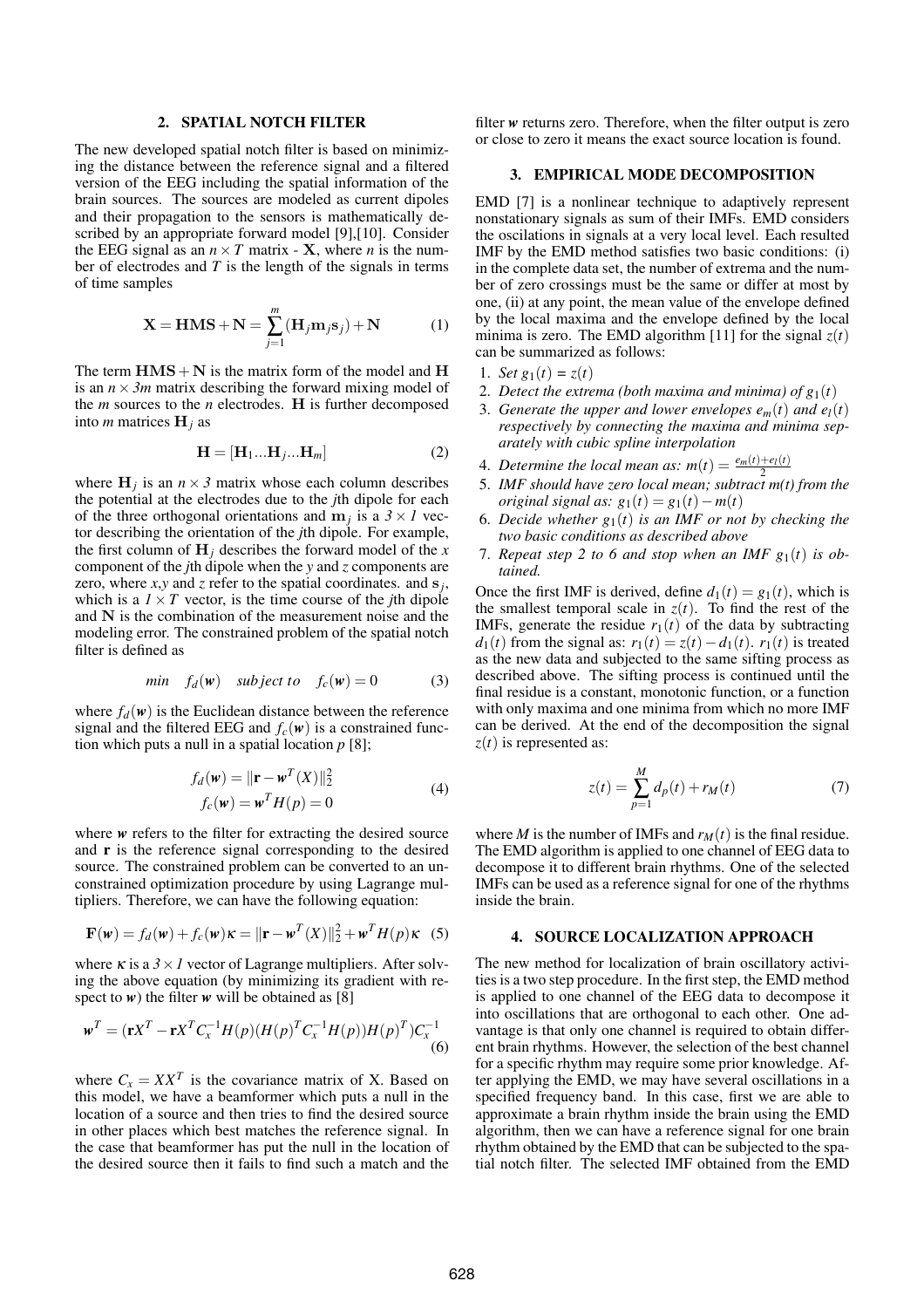can be considered as the reference signal  $\bf{r}$  in equation (6) to perform the localization. Therefore, a distinct foci for any oscillation inside the brain can be found. This is important for different functional states where a number of oscillations in distinct locations of the brain are dominant and active.

### 5. EXPERIMENTAL RESULTS

To show the effectiveness of the proposed localization method, this method is applied to both simulated data and real data. what follows is the description of the simulated data and real data and the results of applying the localization method to both datasets.

### 5.1 Simulated Data

Four frequency and amplitude modulated sine waves that belong to four different frequency bands have been generated. A forward model has been obtained using the BrainStorm software [12]. We have used a three layer spherical head model with conductivities of 0.33, 0.0042, 0.33 <sup>µ</sup>*S*/*cm*, for scalp, skull, and brain, respectively. The generated signals have been placed in different locations inside the brain. The location for alpha, beta, theta and delta rhythms are shown in Fig. 1. Using the generated signals and the forward model and by assigning the location and moment for each source signal, the mixture EEG signals in 25 channels are generated using equation (1). Then the Gaussian noise is added to all the channels. We have applied the EMD to different EEG channels and for every channel each resulted IMF is considered as the reference signal r to be used in spatial notch filter formula. Therefore, using the reference signal r obtained by EMD, the spatial notch filter is applied to give the location of the desired signal. Table 1 shows the error of localization using the IMF which corresponds to the desired brain rhythm obtained from different channels. For some channels, the zero error is obtained. Then the selection of the best channel is essential when dealing with the real data. Our experiment showed that the best channel is the channel nearest to the source considering the orientation and moment of the source and also the channel that its resulted IMF has continuous instantaneous frequency. The original simulated brain rhythms and the extracted brain rhythms using EMD obtained from some of the channels are shown in Fig. 2. Table 2 contains the correlation coefficient of the resulted IMF as reference and the original signal. In general the reference does not need to be exact and for the case that the correlation coefficient is high, the chance of having the localization error of zero or close to zero is high.

#### 5.2 Real data

The real data used in this paper is the BCI competition data [13]. The recording was made using BrainAmp MR plus amplifiers and a Ag/AgCl electrode cap. Signals from 59 EEG positions were measured that were most densely distributed over sensorimotor areas. Signals were bandpass filtered between 0.05 and 200 Hz and sampled at 1000 Hz with 16 bit (0.1 uV) quantization. Here a version of the data that is downsampled to 100 Hz is used. The dataset is recorded from healthy subjects. In the whole session motor imagery has been performed without feedback. Based on the available EEG data, the corresponding forward model has been created. The head model is the same as the simulated data but we increased the number of grid points inside the brain to have a better estimation. As a result, the limit of the x,y and z axis is increased in the read data and it is evident in Fig. 4. The EMD is applied on the C3 channel to decompose it to several IMFs. One of the extracted IMFs in the alpha frequency band is chosen and is shown in Fig. 3. The suppression of mu rhythm during the motor imaginary task can be seen in this IMF. This IMF is selected as the reference signal for mu rhythm. Then, the spatial notch filter is applied providing the reference signal for the mu rhythm. The result of localization of mu rhythm is shown is Fig. 4. This is consistent with previous finding about the location of mu rhythm [6]. Therefore, the EMD algorithm along with the spatial notch filter has the ability of localizing different brain rhythms inside the brain.

# 6. DISCUSSION AND CONCLUSION

In this paper a new method for localization of different brain rhythms inside the brain is proposed. The method is a two step algorithm which first uses EMD algorithm to obtain brain rhythms from only one channel. Then the spatial notch filter is applied to find the location of the extracted brain rhythm from the multi-channel EEG. The selection of the best channel for extracting the appropriate brain rhythm is crucial. To achieve that the prior knowledge about different brain rhythm can be useful. Also a clustering algorithm can be applied to the result of localization obtained from several close electrodes to give the approximate location of the rhythm in the case that is not clear which channel is the best for localization. The method can be applied to different real data such as mental fatigue data to see whether brain rhythms have different locations in different mental states. Indeed, the beamformer performance can be improved by adding more null constraints to suppress the effect of the correlated sources.

#### **REFERENCES**

- [1] S. Sanei and J. Chambers, *EEG signal Processing*, John Wiley and Sons, 2007.
- [2] M. Liljestrfm, J. Kujala, O. Jensen, and R. Salmelin, "Neuromagnetic localization of rhythmic activity in the human brain: a comparison of three methods," *NeuroImage*, vol. 25, pp. 734–745, 2005.
- [3] C. M. Michel, D. Lehmann, and B. Henggeler, "Localization of the sources of eeg delta, theta, alpha and beta frequency bands using the fft dipole approximation," *Electroenceph. Clin. Neurophysiol*, vol. 82, pp. 38–44, 1992.
- [4] C. M. Michel, M. Koukkou, and D. Lehmann, "Eeg reactivity in high and low symptomatic schizophrenics, using source modeling in the frequency domain," *Brain Topog*, vol. 5, pp. 389–394, 1993.
- [5] M. Sun, S. Qian, X. Yan, S. B. Baumann, X. G. Xia, R. E. Dahl, D. Ryan, and R. J. Sclabassi, "Localizing functional activity in the brain through time-frequency analysis and synthesis of the eeg," *in* Proc*.* IEEE, vol. 84, pp. 1302–1311, 1996.
- [6] K. Sekihara, S. S. Nagarajan, D. Poeppel, S. Miyauchi, N. Fujimaki, H. Koizumi, and Y. Miyashita, "Estimating neural sources from each time-frequency component of magnetoencephalographic data," *IEEE Trans. Biomed.*, vol. 47, pp. 642– 653, 2000.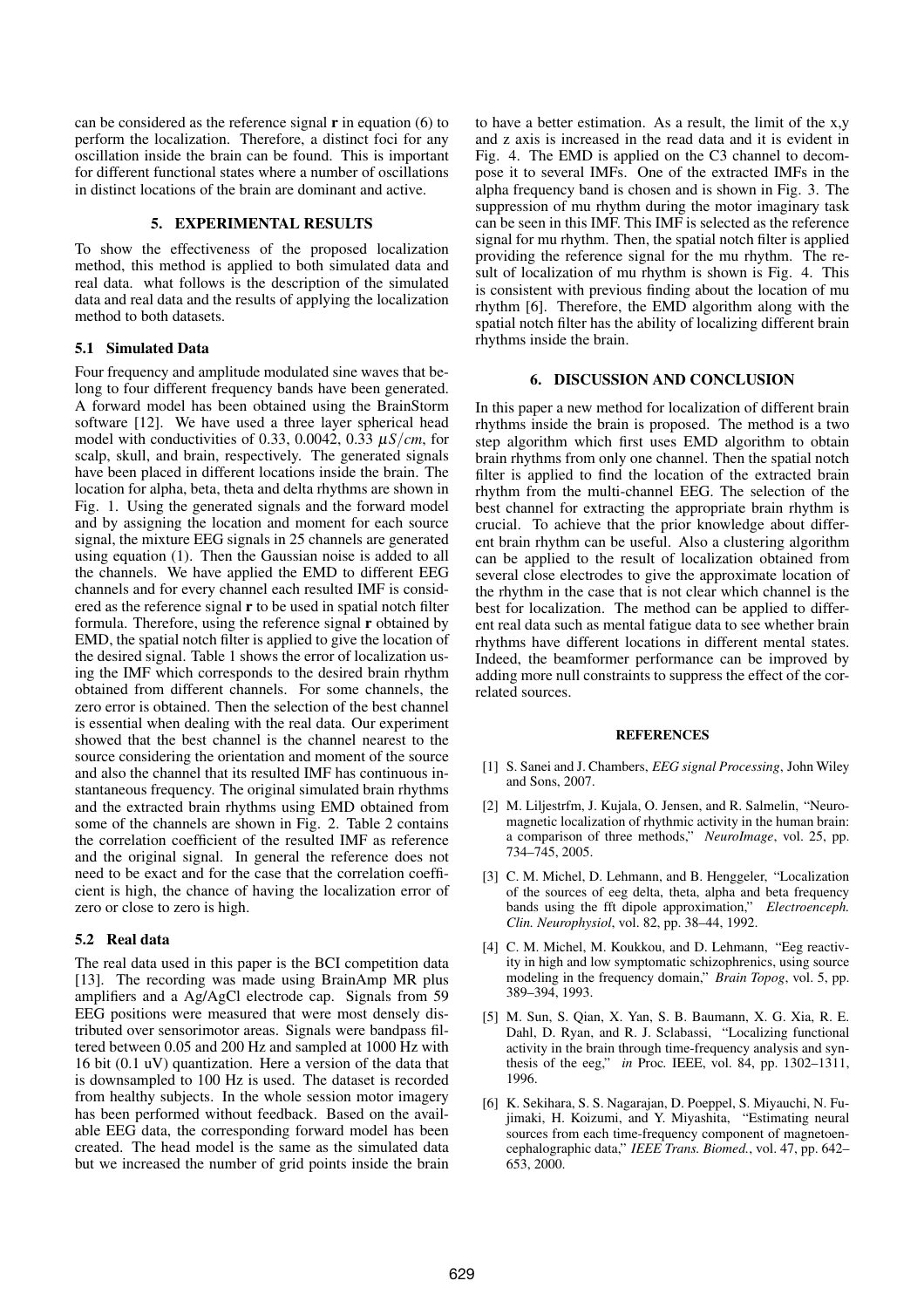- [7] N. E. Huang, Z. Shen, S. R. Long, M. C. Wu, H. H. Shih, Q. Zheng, N. C. Yen, C. C. Tung, and H. H. Liu, "The empirical mode decomposition and hilbert spectrum for nonlinear and non-stationary time series analysis," *Proc Roy Soc London A*, vol. 454, pp. 903–995, 1998.
- [8] L. Spyrou and S. Sanei, "Source localization of event-related potentials incorporating spatial notch filters," *IEEE Trans. Biomed.*, vol. 55, pp. 2232–2239, 2008.
- [9] J. Sarvas, "Basic mathematical and electromagnetic concepts of the biomagnetic inverse problem," *Phys. Med. Biol.*, vol. 32, pp. 11–22, 1987.
- [10] P. H. Schimpf, J. Haueisen, C. Ramon, and H. Nowak, "Realistic computer modeling of electric and magnetic fields of human head and torso," *Parallel Comput.*, vol. 24, pp. 1433– 1460, 1998.
- [11] P. Flandrin, G. Rilling, and P. Goncalves, "Empirical mode decomposition as a filter bank," *IEEE Sig. Proc. Letters*, vol. 11, pp. 112–114, 2004.
- [12] *BrainStorm, Matlab Toolbox [Online]. Available: http://neuroimage. usc.edu/brainstorm/.*
- [13] B. Blankertz, G. Dornhege, M. Krauledat, K. R. Mller, and G. Curio, "The non-invasive berlin brain-computer interface: Fast acquisition of effective performance in untrained subjects," *NeuroImage*, vol. 37, pp. 539–550, 2007.

Table 1. Localization error of brain rhythms in which the reference is obtained from different channels

|       | Beta     | Alpha    | Theta    |
|-------|----------|----------|----------|
| Ch#1  | 0.0693   | 0.0632   | 0.0400   |
| Ch#2  | 0.0283   | 0.0400   | 0.0283   |
| Ch#3  | 0.0346   | 0.0400   | 0.0283   |
| Ch#4  | 0.0283   | 0.0400   | $\Omega$ |
| Ch#5  | 0.0200   | 0.0400   | 0.0400   |
| Ch#6  | 0.0283   | $\theta$ | 0.0400   |
| Ch#7  | 0.0283   | 0.0283   | 0.0400   |
| Ch#8  | 0.0283   | $\Omega$ | $\Omega$ |
| Ch#9  | 0.0200   | 0.0825   | $\Omega$ |
| Ch#10 | $\Omega$ | 0.0400   | 0.0490   |
| Ch#11 | 0.0283   | 0.0825   | $\Omega$ |
| Ch#12 | 0.1562   | $\Omega$ | $\Omega$ |
| Ch#13 | 0.0283   | $\theta$ | $\Omega$ |
| Ch#14 | 0.0283   | 0.0400   | 0.0283   |
| Ch#15 | 0.0283   | 0.0400   | $\Omega$ |
| Ch#16 | 0.0200   | 0.0283   | 0.0283   |
| Ch#17 | 0.0283   | 0.0825   | 0.0283   |
| Ch#18 | 0.0200   | 0.0400   | 0.0632   |
| Ch#19 | 0.0283   | 0.0825   | 0.0283   |
| Ch#20 | 0.0200   | 0.0447   | 0.0283   |
| Ch#21 | 0.0283   | 0.0283   | 0.0490   |
| Ch#22 | 0.1039   | 0.0447   | 0.0283   |
| Ch#23 | 0.0283   | $\theta$ | 0.0400   |
| Ch#24 | 0.0200   | $\theta$ | $\Omega$ |
| Ch#25 | 0.0490   | 0.0200   | 0.0283   |

Table 2. Correlation coefficients of the resulted IMF selected as reference and the original source

|       | <b>B</b> eta | Alpha  | Theta  |
|-------|--------------|--------|--------|
| Ch#1  | 0.6838       | 0.5228 | 0.5106 |
| Ch#2  | 0.7037       | 0.6651 | 0.5240 |
| Ch#3  | 0.7508       | 0.5915 | 0.5115 |
| Ch#4  | 0.6893       | 0.5895 | 0.5422 |
| Ch#5  | 0.7597       | 0.6310 | 0.5405 |
| Ch#6  | 0.7982       | 0.8139 | 0.6221 |
| Ch#7  | 0.8501       | 0.7290 | 0.5146 |
| Ch#8  | 0.7919       | 0.7924 | 0.7334 |
| Ch#9  | 0.8032       | 0.7183 | 0.7168 |
| Ch#10 | 0.6732       | 0.5995 | 0.4619 |
| Ch#11 | 0.8829       | 0.6189 | 0.6177 |
| Ch#12 | 0.7023       | 0.7216 | 0.6403 |
| Ch#13 | 0.8025       | 0.6873 | 0.5817 |
| Ch#14 | 0.6854       | 0.6899 | 0.6110 |
| Ch#15 | 0.8458       | 0.7113 | 0.6625 |
| Ch#16 | 0.6938       | 0.6975 | 0.7479 |
| Ch#17 | 0.8700       | 0.6515 | 0.6763 |
| Ch#18 | 0.6653       | 0.6121 | 0.4393 |
| Ch#19 | 0.7876       | 0.5117 | 0.5511 |
| Ch#20 | 0.7241       | 0.7872 | 0.5509 |
| Ch#21 | 0.8157       | 0.7277 | 0.5575 |
| Ch#22 | 0.5712       | 0.5552 | 0.4320 |
| Ch#23 | 0.8855       | 0.5915 | 0.5165 |
| Ch#24 | 0.7292       | 0.7686 | 0.7503 |
| Ch#25 | 0.8501       | 0.6450 | 0.5666 |